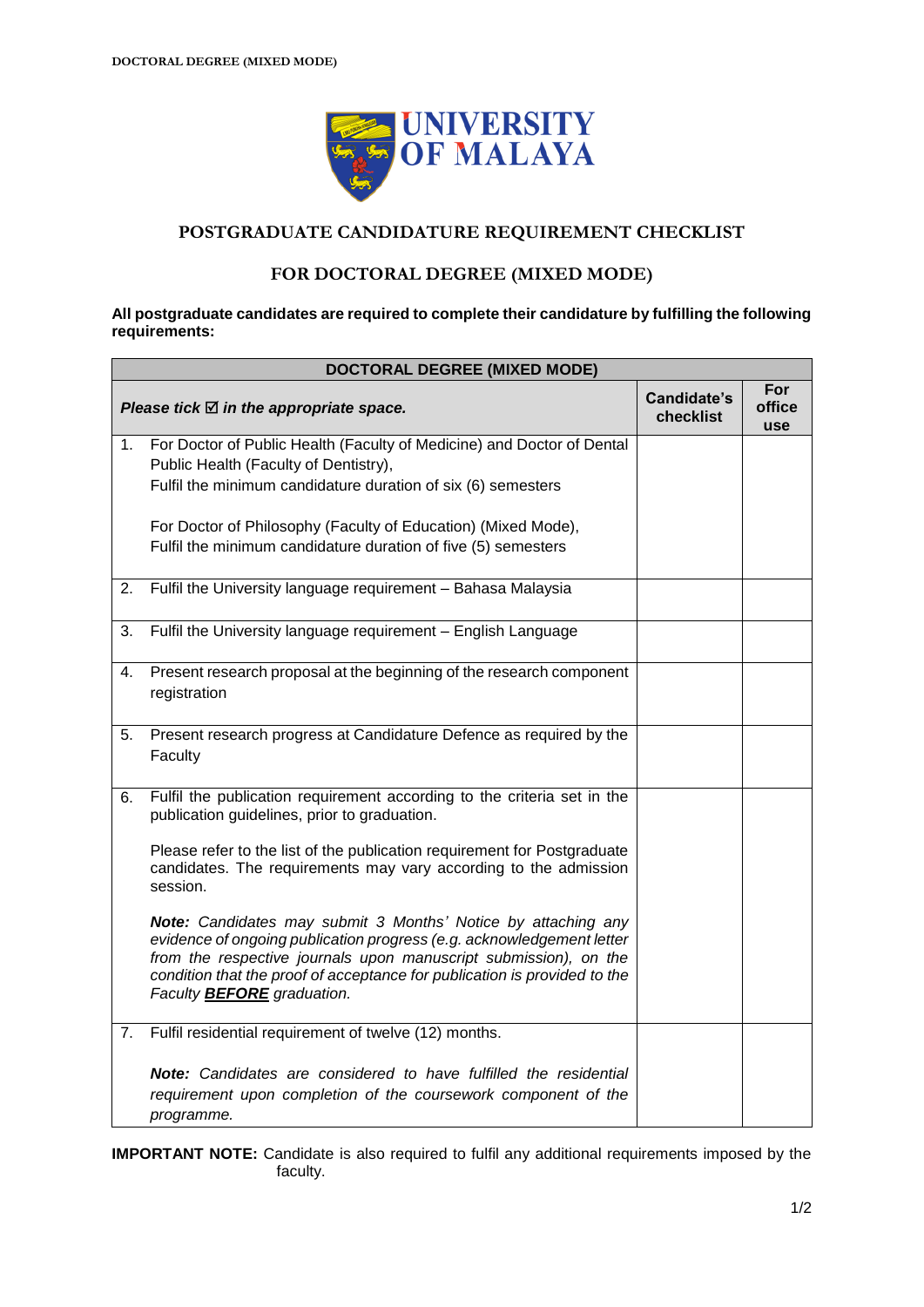**DOCTORAL DEGREE (MIXED MODE)**

**Submitted by:**

**Signature of Candidate**

Name of Candidate & Matric no.:

Date:

**Verified by:**

**Signature of Supervisor Signature of PTj's Assistant Registrar**

Name of Supervisor: Name of Assistant Registrar:

Date: Date: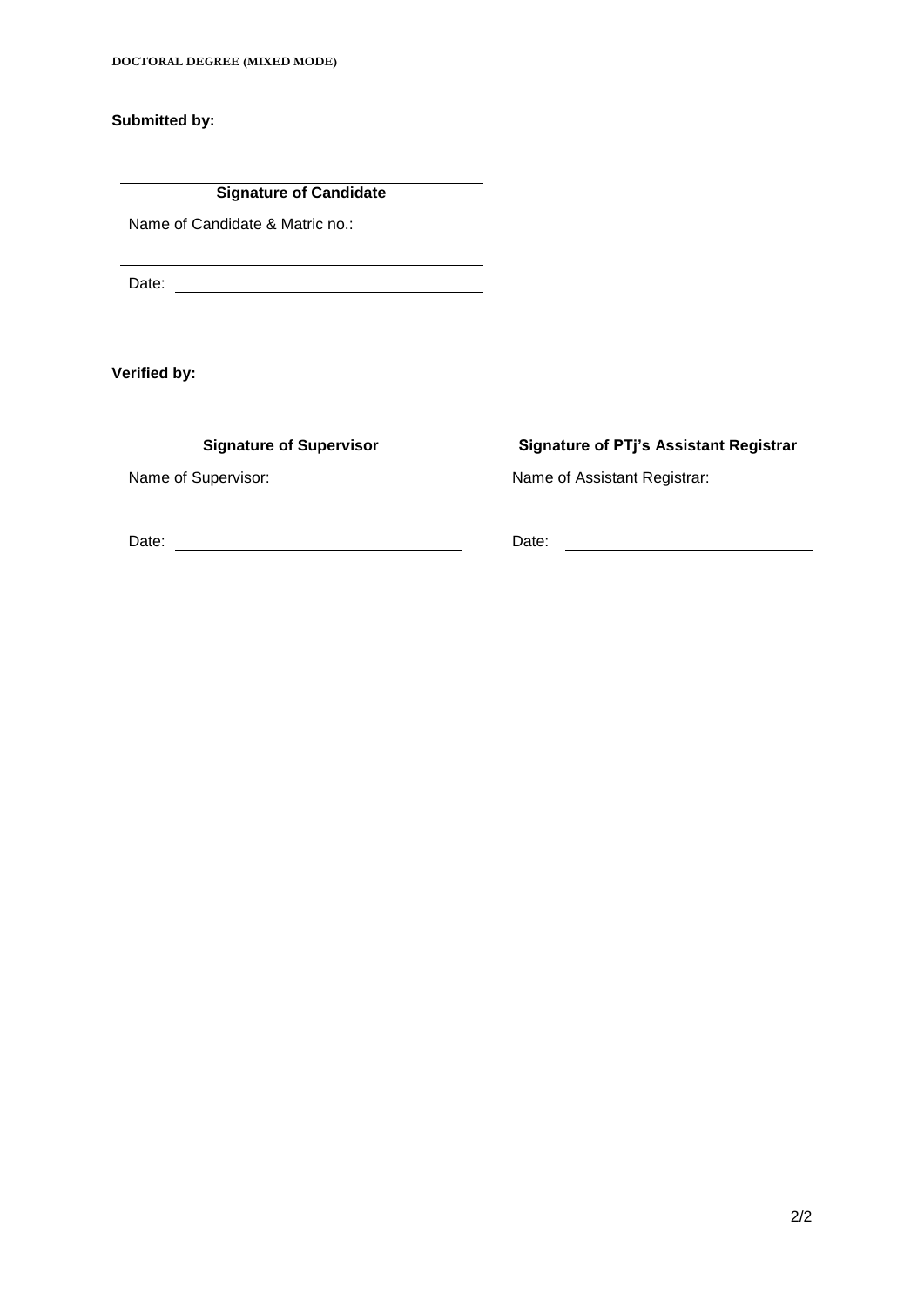# **PUBLICATION REQUIREMENT FOR POSTGRADUATE CANDIDATE**

## **BY MIXED MODE**

| <b>ADMISSION SESSION</b>  | <b>SEMESTER</b> | <b>DOCTORAL CANDIDATE</b>                                                                                                                                                                                                                                                                                                                                                                                  |  |
|---------------------------|-----------------|------------------------------------------------------------------------------------------------------------------------------------------------------------------------------------------------------------------------------------------------------------------------------------------------------------------------------------------------------------------------------------------------------------|--|
| 2016/2017<br>and previous | I and II        | <b>Exempted from publication</b><br>requirement                                                                                                                                                                                                                                                                                                                                                            |  |
|                           |                 | Doctoral candidates pursuing programmes<br>in the field of Sciences must show proof<br>of acceptance for publication of at least<br>one (1) article in journal indexed by<br>Thomson Reuters Web of Science<br>(WoS) or Scopus (according to the<br>criteria<br>the<br>set<br>in<br>publication<br>guidelines), prior to graduation.                                                                       |  |
|                           |                 | Doctoral candidates pursuing programmes<br>in the field of Social Sciences must show<br>proof of acceptance for publication as<br>per the following (according to the<br>criteria<br>publication<br>set<br>the<br>in<br>guidelines), prior to graduation:                                                                                                                                                  |  |
|                           |                 | (a) at least one (1) article in journal<br>indexed by Thomson Reuters Web<br>of Science (WoS) or Scopus                                                                                                                                                                                                                                                                                                    |  |
|                           |                 | or;                                                                                                                                                                                                                                                                                                                                                                                                        |  |
| 2017/2018                 | I               | (b) at least two (2) article in <b>Malaysian</b><br>Citation Index (MyCite) or any<br>journal recognized by the Faculty                                                                                                                                                                                                                                                                                    |  |
| and onwards               |                 | (c) at least one (1) book published by<br>publishers listed in the Thomson<br>Reuters Web of Science<br>(WoS)<br>Master<br><b>Book</b><br>List<br><b>Majlis</b><br>or<br><b>Ilmiah</b><br><b>Malaysia</b><br><b>Penerbitan</b><br>(MAPIM) or University of Malaya<br>Press or Dewan Bahasa dan Pustaka<br>or any publishers recognized by the<br>Faculty                                                   |  |
|                           |                 | or;                                                                                                                                                                                                                                                                                                                                                                                                        |  |
|                           |                 | (d) at least two (2) book chapters<br>published by publishers listed in the<br><b>Thomson Reuters Web of Science</b><br>(WoS) Master Book List or Majlis<br>Penerbitan Ilmiah Malaysia (MAPIM)<br>or University of Malaya Press or<br>Dewan Bahasa dan Pustaka or any<br>publishers recognized<br>by the<br>Faculty. Two (2) book chapters in<br>different books are equivalent to one<br>(1) publication. |  |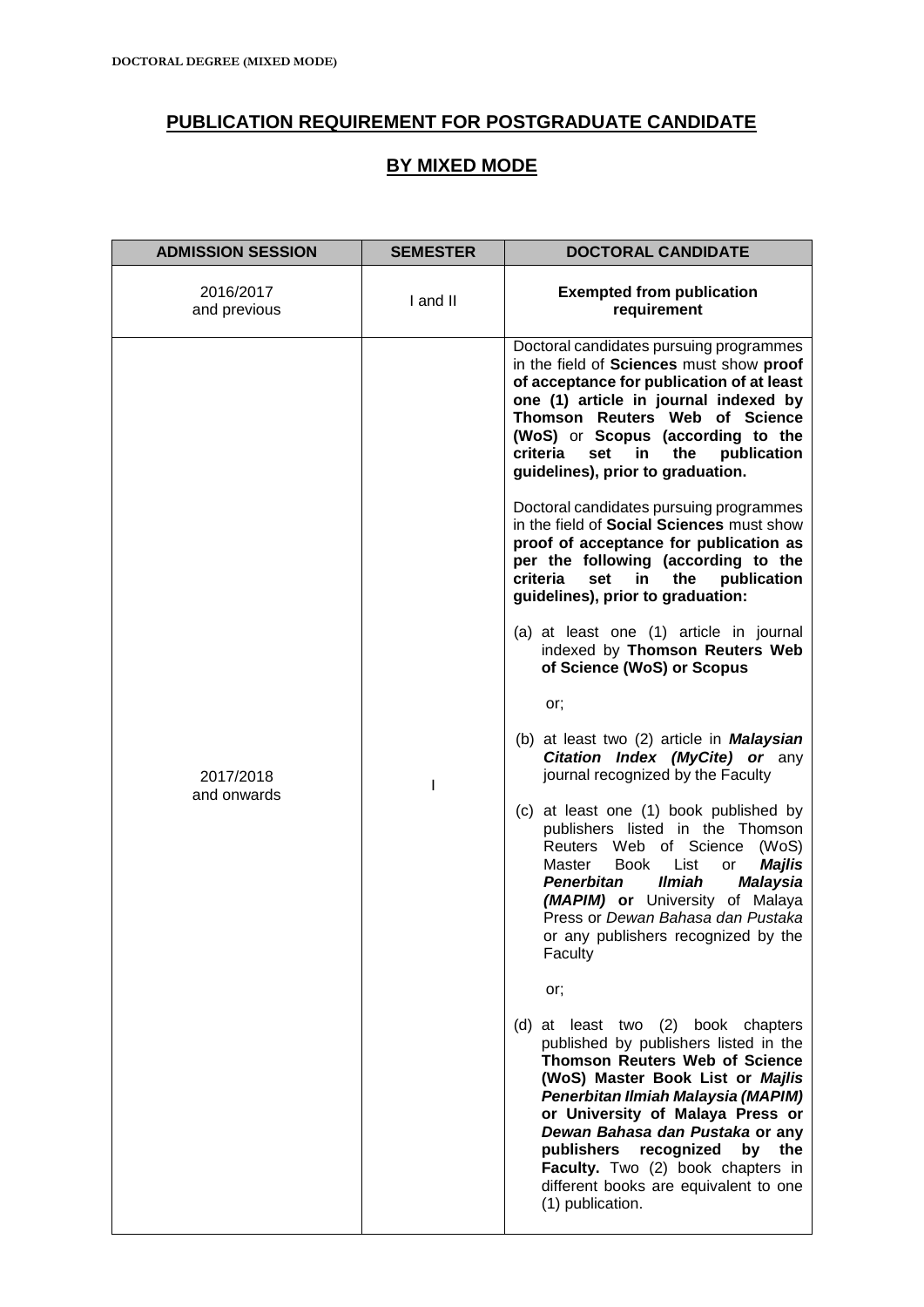### **GUIDELINES FOR PUBLICATION IN FULFILMENT OF GRADUATION REQUIREMENTS FOR POSTGRADUATE CANDIDATES (Senate Approval on 24.8.2017)**

Publication(s) produced by postgraduate candidates in fulfilment of graduation requirements must comply with the following criteria:

| <b>CRITERIA</b>                       | <b>REMARK</b>                                                                                                                                                                                                                                                                                                                                                                                                                                                                                                                                                                                                                                                                                                                                                            |  |
|---------------------------------------|--------------------------------------------------------------------------------------------------------------------------------------------------------------------------------------------------------------------------------------------------------------------------------------------------------------------------------------------------------------------------------------------------------------------------------------------------------------------------------------------------------------------------------------------------------------------------------------------------------------------------------------------------------------------------------------------------------------------------------------------------------------------------|--|
| Type of<br><b>Publications</b>        | (1) Research article or review article in journals indexed in:<br>Science<br>Core<br>Collection<br>$(a)$ Web<br>οf<br>databases<br>(https://apps.webofknowledge.com)<br>• Science Citation Index Expanded™,<br>• Social Sciences Citation Index® and<br>• Arts & Humanities Citation Index®<br>(b) Scopus (https://www.scopus.com/); or<br>*Malaysian Citation Index (MyCite) (http://www.mycite.my/)<br>(c)<br>(2) *Books published by publishers listed in:<br>$(a)$ Web<br>оf<br>(WoS)<br>Science<br>Master<br>Book<br>List<br>(http://wokinfo.com/mbl/publishers/)<br>(b) Malaysian Scholarly Publishing Council or Majlis Penerbitan Ilmiah<br>Malaysia<br>(MAPIM)<br>(https://www.um.edu.my/research-and-<br>community/information-for-researchers/downloads/myra) |  |
|                                       | (c) Any publishers listed and recognized by Academic Responsible Centre<br>(PTi)<br>*Only applicable to candidates pursuing programmes in the field of Arts and Social<br>Sciences.                                                                                                                                                                                                                                                                                                                                                                                                                                                                                                                                                                                      |  |
| <b>Authorship</b>                     | Publications must be published with the supervisor(s). The supervisor shall act<br>as the corresponding author. In the event that the candidate has more than one<br>supervisor, one of them shall be the corresponding author.<br>The candidate must be the first author or either the second or subsequent author<br>after the supervisor(s), or the first student author. In the event, two or more<br>candidates co-authored in an article, only one candidate is allowed to use this<br>article to fulfil his/her graduation requirement.                                                                                                                                                                                                                           |  |
| <b>Authorship</b><br><b>Agreement</b> | Candidate must provide a copy of authorship document that was submitted to the<br>respective publishers (e.g. Authorship Agreement/Form or Statement of<br>Authorship or cover letter of article submission), confirming all the named authors<br>has agreed to publication.                                                                                                                                                                                                                                                                                                                                                                                                                                                                                             |  |
| <b>Timing</b>                         | Publications must be within the candidature of the candidate.                                                                                                                                                                                                                                                                                                                                                                                                                                                                                                                                                                                                                                                                                                            |  |